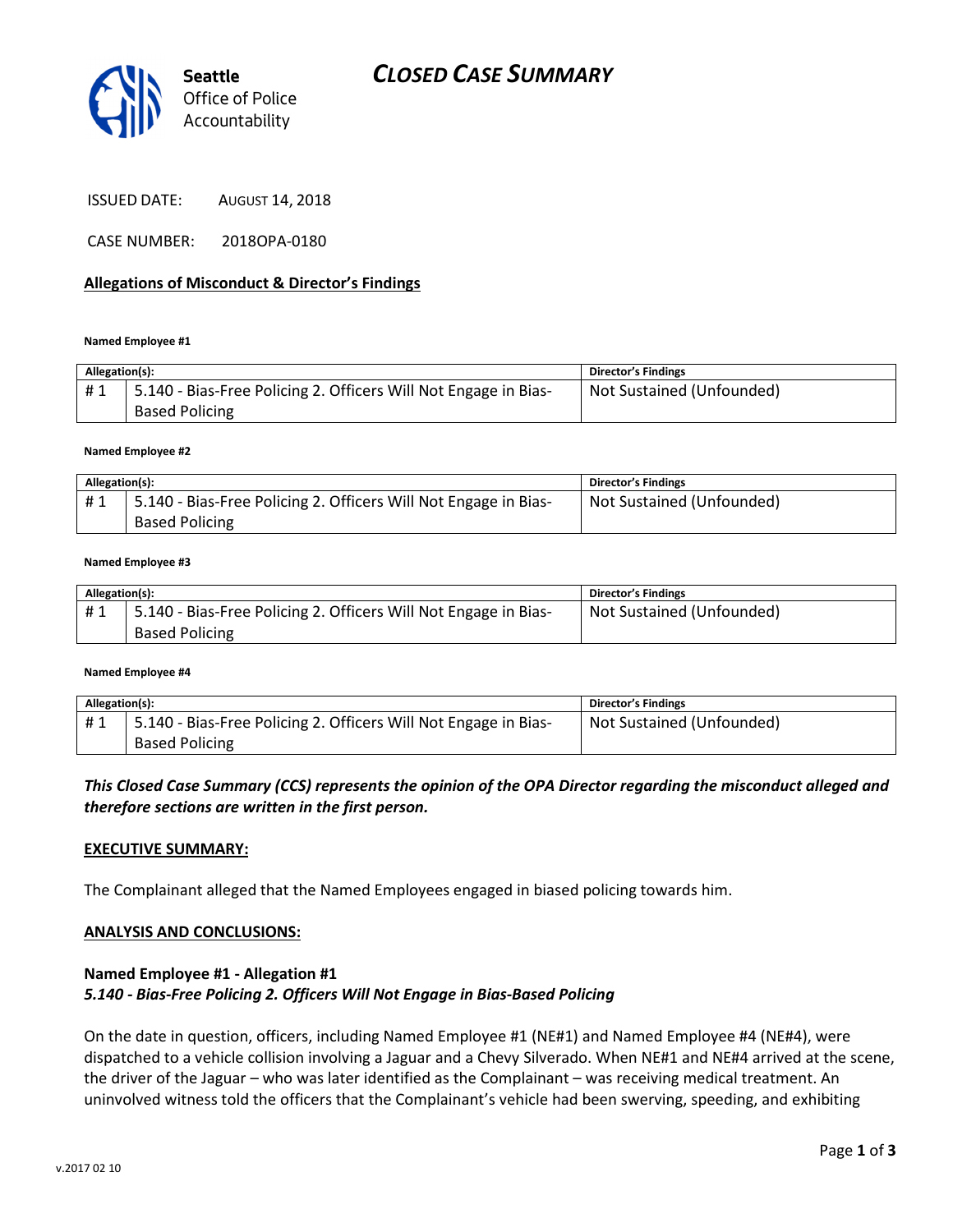

# CLOSE CASE SUMMARY

OPA CASE NUMBER: 2018OPA-0180

other dangerous driving behavior. The witness, who told the officers that he had been driving behind the Complainant, stated that it also appeared that the Complainant had been using his cellphone.

When NE#1 and NE#4 spoke with the Complainant, they determined that he was potentially intoxicated. The Complainant's eyes were watery and bloodshot. He admitted drinking alcohol earlier but could not tell the officers where he had been drinking, what direction he had been traveling in, or where he currently was. NE#4 asked the Complainant whether he would perform sobriety tests and the Complainant stated that he would. However, he then began to complain of pain to his leg and arm and started crying. NE#4 reported that the Complainant became "uncooperative and hysterical."

At that point, Named Employee #2 (NE#2) and Named Employee #3 (NE#3), had arrived at the scene. NE#4 later conducted modified sobriety tests while the Complainant was inside of the ambulance prior to him being transported to the hospital. NE#4 reported that the Complainant failed these tests and that she developed probable cause to believe that he was DUI.

While he was in the ambulance, the Complainant continued to be very emotional. He asked the officers whether they thought he was a "loser" and ignorant because he is Mexican. He then started yelling at NE#1 and told her that she was messing with him and that she thought he was a "stupid fucking spic."

NE#2 construed the Complainant as making an allegation of bias and he reported that allegation to a supervisor. The supervisor responded to Harborview Medical Center (HMC), where the Complainant was receiving medical treatment, and interviewed him. The supervisor asked the Complainant questions concerning his allegation of bias and the Complainant referenced that he was left at the scene for a long time prior to an ambulance being called. He told the supervisor to look at him and stated that he believed that the officers treated him like a "piece of shit" and "some spic or something." He told the supervisor that the officers treated him like he was a "thug" and was "ignorant." He repeatedly alleged that he was the last person brought to HMC from the scene and stated that this was based on his race.

Based on the Complainant's explicit request that the supervisor file an OPA complaint on his behalf, the supervisor referred this matter to OPA. OPA initiated this investigation and, after conducting a preliminary review, decided to classify this case as an Expedited Investigation. As such, OPA did not deem it necessary to interview the Named Employees.

SPD policy prohibits biased policing, which it defines as "the different treatment of any person by officers motivated by any characteristic of protected classes under state, federal, and local laws as well other discernible personal characteristics of an individual." (SPD Policy 5.140.) This includes different treatment based on the race of the subject. (See id.)

From my review of the evidence, there is no indication that the Named Employees engaged in biased policing or that the Complainant's race and/or membership in a protected class had any impact on the law enforcement action taken against him. Indeed, I find the opposite and conclude that the Named Employees treated the Complainant appropriately and with respect, even though he was uncooperative at times and extremely emotional. In reaching this finding, I note that the EMTs who treated the Complainant were complimentary of the officers' conduct,